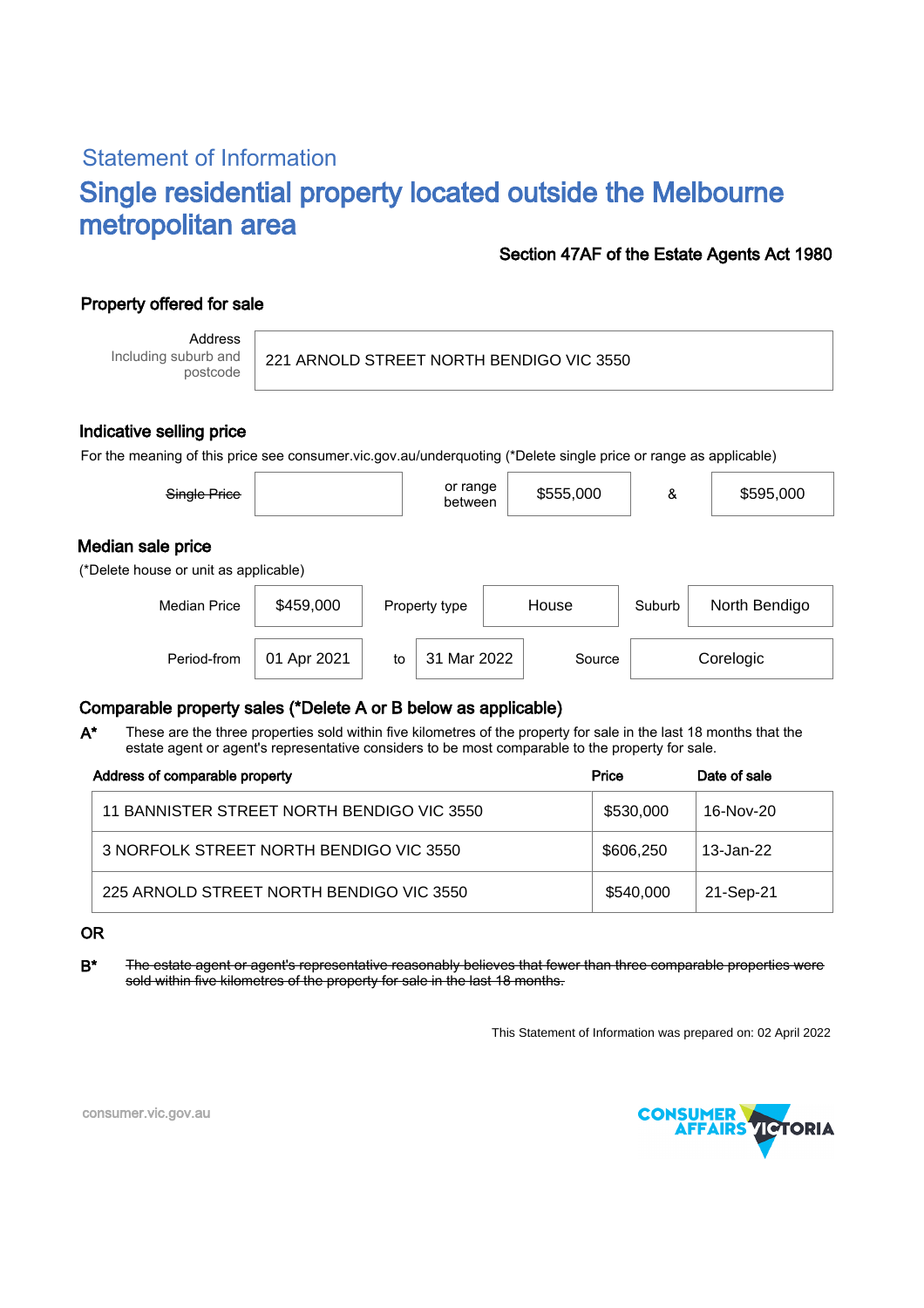

Gavin Butler

M 0427887766

E sales@gavinbutler.com.au

|                                           | <b>11 BANNISTER STREET NORTH</b><br><b>BENDIGO VIC 3550</b><br>$\Box 4 \quad \Box 2 \quad \bigodot 2$                                        | Sold Price        | Distance                        | \$530,000 Sold Date 16-Nov-20<br>0.22km |
|-------------------------------------------|----------------------------------------------------------------------------------------------------------------------------------------------|-------------------|---------------------------------|-----------------------------------------|
|                                           | <b>3 NORFOLK STREET NORTH</b><br><b>BENDIGO VIC 3550</b><br>昌 3<br>$\overset{\tiny{[8]}}{\Longleftrightarrow} 1$<br>$\odot$ 1                | Sold Price        | Distance                        | \$606,250 Sold Date 13-Jan-22<br>0.24km |
|                                           | <b>225 ARNOLD STREET NORTH</b><br><b>BENDIGO VIC 3550</b><br>昌 4<br>$\Leftrightarrow$ 1<br>$\odot$ 1                                         | <b>Sold Price</b> | Distance                        | \$540,000 Sold Date 21-Sep-21<br>0.02km |
| тH<br>28a Frederick Street, North Bendigo | 28A FREDERICK STREET NORTH Sold Price<br><b>BENDIGO VIC 3550</b><br>昌 3<br>$2 \odot 1$                                                       |                   | Distance                        | \$575,000 Sold Date 14-Nov-21<br>0.16km |
|                                           | 26 FREDERICK STREET NORTH Sold Price<br><b>BENDIGO VIC 3550</b><br>昌 3<br>≞ 1<br>$\odot$ 2                                                   |                   | Distance                        | \$530,000 Sold Date 20-Aug-20           |
|                                           | <b>192 ARNOLD STREET NORTH</b><br><b>BENDIGO VIC 3550</b><br>昌 3<br>$\stackrel{6}{\leftrightarrow} 1 \qquad \stackrel{6}{\leftrightarrow} 2$ | Sold Price        | \$515,000 Sold Date<br>Distance | 11-Nov-21<br>0.21km                     |

 $RS = Recent sale$   $UN = Undisclosed Sale$ 

DISCLAIMER Whilst all reasonable effort is made to ensure the information in this publication is current, CoreLogic does not warrant the accuracy or completeness of the data and information contained in this publication and to the full extent not prohibited by law excludes all for any loss or damage arising in connection with the data and information contained in this publication.

The State of Victoria owns the copyright in the Property Sales Data and reproduction of that data in any way without the consent of the State of Victoria will constitute a breach of the Copyright Act 1968 (Cth). The State of Victoria does not warrant the accuracy or completeness of the Property Sales Data and any person using or relying upon such information does so on the basis that the State of Victoria accepts no responsibility or liability whatsoever for any errors, faults, defects or omissions in the information supplied.